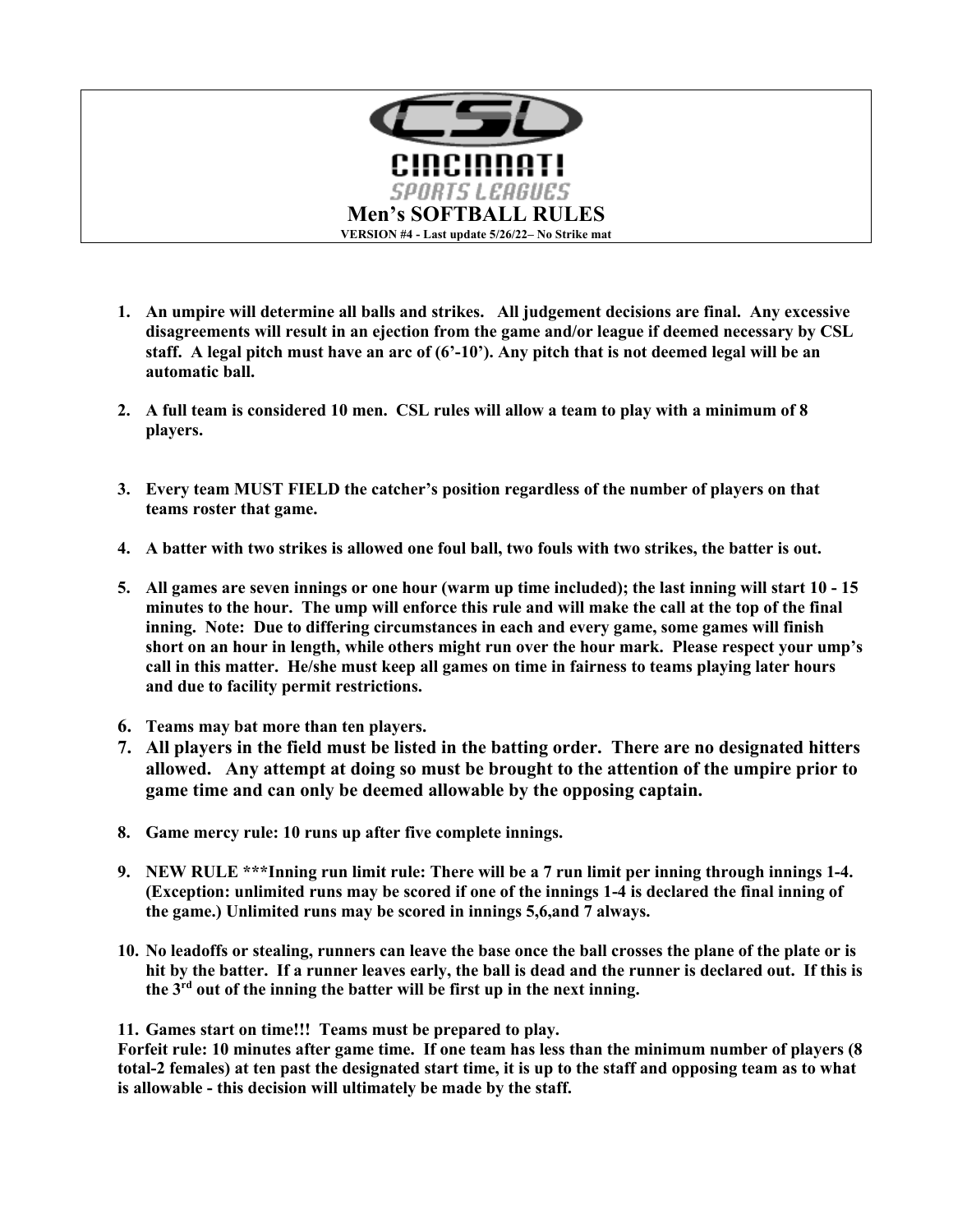**12. Base runner to defensive player contact will be closely watched by the ump. Any excessive contact or collision will result in an "out" and/or ejection. This includes contact with the catcher. Sliding is allowed. Any sliding into a base to break up a double play, or any intentional (in the eyes of the monitor) interference with the defensive player, the runner and the batter will be called out.** 

## **13. NO METAL SPIKES ARE ALLOWED. (i.e.Square Edged Baseball Cleats)**

**Any equipment in question should be brought to the attention of the umpire. The umpire will make all final decisions with regard to equipment discrepancies.** 

**14. A foul ball above the batter's head may be caught for an out.**

**15. All thrown balls are deemed out of play when:**

- **The ball is thrown over the fence**
- **The ball is thrown beyond the fence**
- **The ball is thrown beyond the imaginary line extending from the end of the backstop (if there is no fence).**
- **This imaginary line applies to overthrows and caught fly foul balls.**
- **If the ball is overthrown and hits the fence behind the 1st or 3rd base lines, this is NOT considered out of play and the runner may advance, BUT at his/her own risk.**
- **On overthrows out of play, the runner is granted the base he/she is going to (at the point of the throw) plus one more. Note: in cases where a base runner runs past first base, he/she must make a clearly aggressive turn towards second base to be granted 2nd and 3rd in overthrow situations. The Umpire's Decision is final.**
- 16. **On an infield fly (any fly ball within the infield with significant arc and deemed an "easy catch") with less than 2 outs and runners on 1st and 2nd or 1st, 2nd and 3rd, the batter is automatically out and runners can advance, BUT at their own risk.**
- **17. All outfielders must remain behind the chalked and/or coned "outfield line"** *(if applicable - consult with your ump before your game to determine if this rule is enforced at your particular league)* **when a female is up to bat. If the "line" is not clearly marked it us up to the umpire's discretion if an outfielder is too close to the infield. There can not be more than 7 players on the infield at any one time. Once contact has been made the outfielders may cross the line. If an outfielder crosses the line before contact has been made the female may be awarded first base. Normally, the grass, dirt line of the infield/ outfield will be the line that outfielders may not cross before contact is made.**

## *18.* **In certain facilities a home run rule may apply.** *(consult with your ump and/or CSL staff person to determine if a rule is in effect at your particular league.)*

*23.* **ASA BAT GUIDELINE: Cincinnati Sports Leagues abides by the ASA regulations for certified bats. Look for the ASA Certification Mark or the ASA Recertification Mark. Older bats carry an ASA 2000 mark. As long as they appear on the current ASA Certified Bats list, they are legal, unless they are composites.** 

*-* **General Guideline if a Bat is Illegal: It has a barrel made of composite material. (The entire barrel of a LEGAL bat should be made entirely of metal, typically aluminum. By contrast, composite bats are made of a carbon fiber blend.) Below are examples of ASA Certification Marks one would find on a legal bat.**